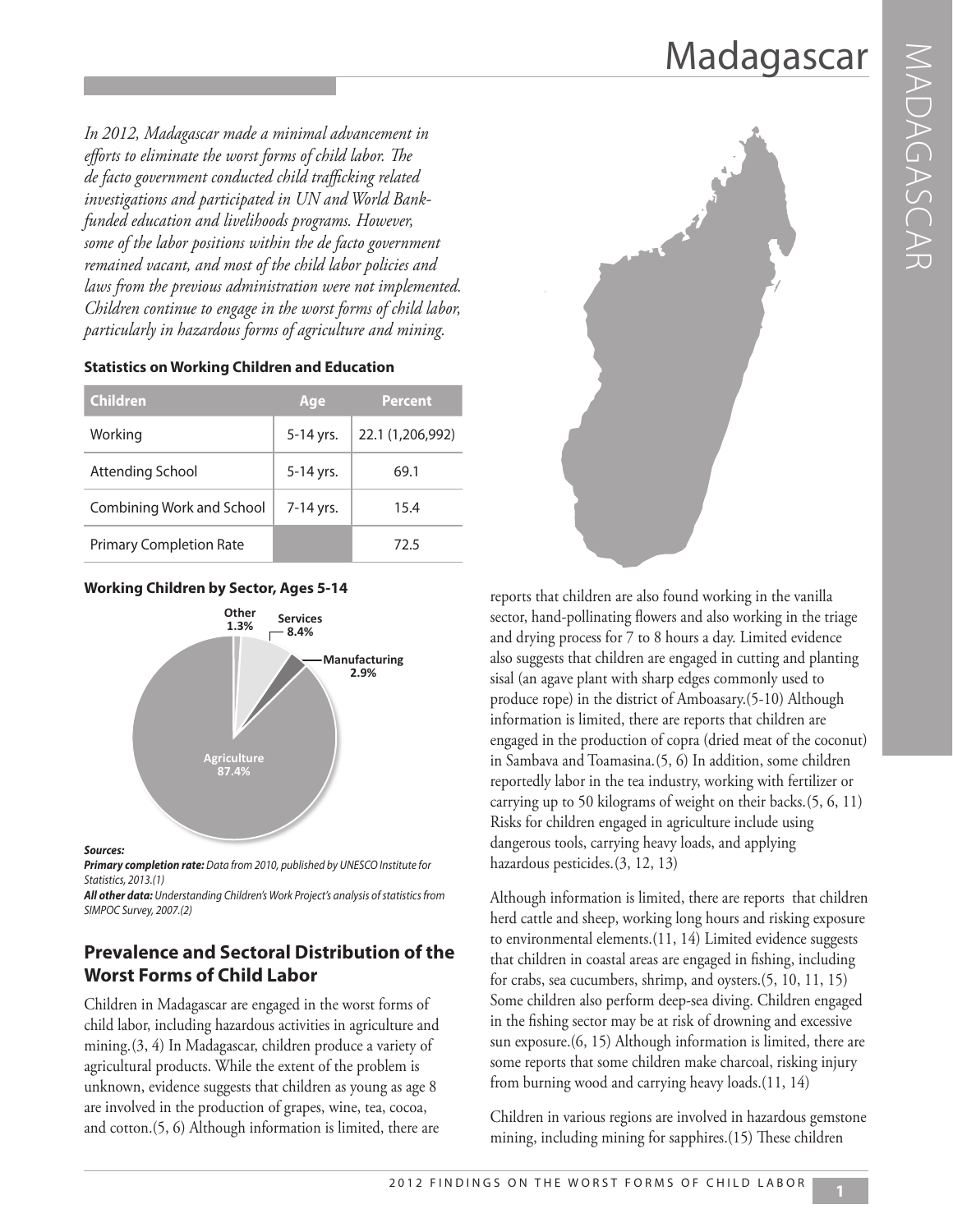are at risk of suffocation and death during mine cave-ins and landslides. Although information is limited, there are reports that children engaged in salt mining risk respiratory illness and exposure to high temperatures, and may carry heavy loads. A growing number of children (some as young as age 7) are involved in gold mining in the regions of Analamanga, Vakinankaratra, and Anosy. These children work 10 hours per day and earn no more than \$14 per week.(8, 11, 16, 17) In stone quarries, children work long hours crushing rocks to produce building materials, and they endure physical and verbal abuse.(14, 18, 19)

In the urban informal sector, children work in bars, sell goods on the street, and transport goods by rickshaw.(4, 15, 20) Children are also reportedly involved in transporting bricks to trucks or construction sites.(5) Such children commonly carry heavy loads. There are also an unknown number of street children who guard vehicles and fetch water for restaurants. Such activities may include carrying heavy loads and exposure to criminal elements.(21) Limited reports suggest that children are forced to beg by relatives in order to earn an income for the family, and some are subjected to violence.(22)

Malagasy children engaged in domestic service commonly work in Antananarivo or Antsirabe and are between the ages of 9 and 12. These children work an average of 12 hours per day, with some working as much as 18 hours per day. Many children receive little to no payment or even in-kind compensation (such as room and board) for their work.(10, 14, 15, 23-28) These children are sometimes exposed to hazardous activities, such as carrying heavy loads, as well as to sexual and psychological abuse from their employers.(14, 15, 23-26)

A growing number of children in Madagascar's coastal cities and in Antananarivo are engaged in commercial sexual exploitation to survive and to pay for school fees.(10, 15, 29-32) Children, mostly girls, are exploited in sex tourism. Children are often recruited for commercial sexual exploitation through fraudulent offers of employment in the service industry and are subject to physical and psychological abuse.(29, 33)

Madagascar is a source country for domestic and international trafficking in persons.(29, 33) Reportedly, Malagasy children are mostly trafficked domestically from rural to urban areas for forced labor in sectors such as commercial sexual exploitation, domestic service, mines, fishing, and agriculture.(29) The majority of child trafficking involves recruitment by acquaintances, transport operators, tour guides, and hotel workers, as well as complacent family members.(29, 33)

Reports indicate that ongoing political and economic instability since the 2009 coup and subsequent droughts and cyclones have caused an increase in unemployment, inflation, and poverty.(10, 26, 29, 34-42) These problems appear to have contributed to a decrease in school enrollment and an increase in the worst forms of child labor, particularly in commercial sexual exploitation of girls. Furthermore, the lack of school infrastructure (especially in rural areas) and vocational and technical training opportunities are significant barriers to children's education in Madagascar.

### **Laws and Regulations on the Worst Forms of Child Labor**

The Labor Code sets the minimum age for work and apprenticeships at 15.(43) The Decree also permits children age 14 to work if authorized by a labor inspector and compulsory schooling is completed.(15)

#### **International Conventions and Selected Laws on Child Labor and Education**

|  | C138, Minimum Age                                                                             |     |
|--|-----------------------------------------------------------------------------------------------|-----|
|  | C182, Worst Forms of Child Labor                                                              |     |
|  | <b>CRC</b>                                                                                    |     |
|  | <b>CRC Optional Protocol on Armed</b><br>Conflict                                             |     |
|  | CRC Optional Protocol on the Sale<br>of Children, Child Prostitution and<br>Child Pornography |     |
|  | Palermo Protocol on Trafficking in<br>Persons                                                 |     |
|  | Minimum Age for Work                                                                          | 15  |
|  | Minimum Age for Hazardous<br>Work                                                             | 18  |
|  | <b>Compulsory Education Age</b>                                                               | 14  |
|  | <b>Free Public Education</b>                                                                  | Yes |

The Labor Code prohibits children under age 18 from employment that is immoral or hazardous, and several other laws also restrict children's work.(43) Decree N2007-563 permits children between ages 15 and 17 to perform light work if the work does not exceed their strength, is not hazardous, and does not interfere with their health or physical, mental, spiritual, moral, and social development.(48) Both the Decree and the Labor Code prohibit children under age 18 from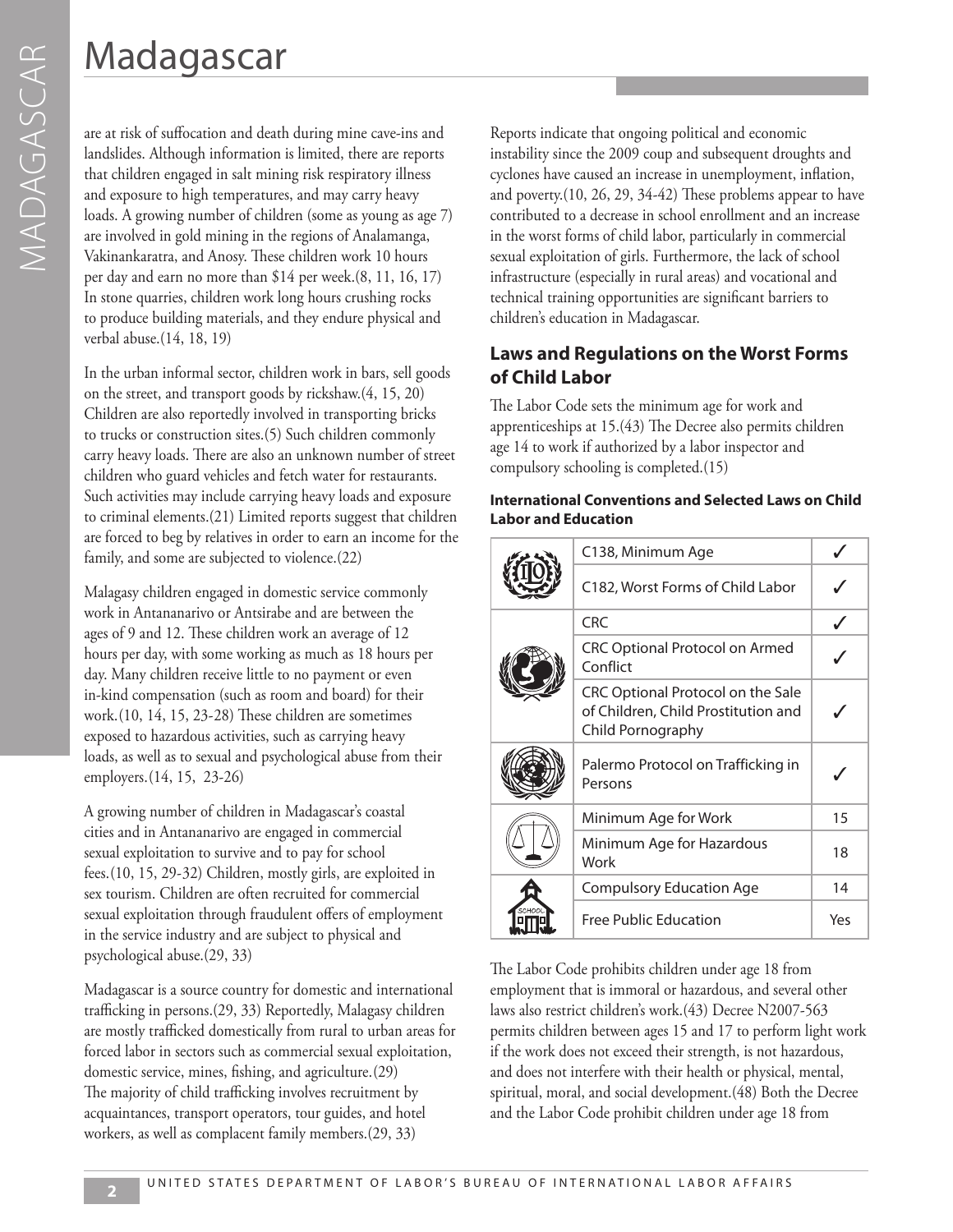working at night. The Decree further stipulates the maximum weight a child can carry, by gender (i.e., 10 kg for girls and 20 kg for boys). Decree N2007-563 also prohibits children from working near toxic materials and pesticides, as domestic servants, or in bars, discos, casinos, mines, or quarries.

Decree N2007-563 criminalizes commercial sexual exploitation of children, including the use of children to produce and disseminate pornographic materials, the trafficking of children, and the use of children in illicit activities (e.g., trafficking drugs).(48) The Penal Code allows for the extradition of Malagasy nationals and persons charged with trafficking in other countries.(49) Forced labor, including slavery and debt bondage, is prohibited in Madagascar under both the Labor Code and Decree N2007-563.(43, 48)

Ordinance No. 78-002 of 1978 defines national service as the compulsory participation of young Malagasy in national defense and in the economic and social development of the country.(50, 51) However, the law also defines the minimum age for compulsory military service in the Malagasy army as 18 and prohibits engagement of children in armed conflict.(52, 53)

The Constitution provides for free and compulsory primary education until age 14.(15, 44-46) The gap between the compulsory education age and the minimum age to work leaves children ages 14 to 15 particularly vulnerable to the worst forms of child labor, as they are not required to be in school but are not legally permitted to work either. In practice, a growing number of families have to pay registration and other school fees, as the de facto government has decreased its school subsidies since the 2009 coup.(10, 27, 38, 47)

## **Institutional Mechanisms for Coordination and Enforcement**

Political instability since the 2009 coup continued to hamper efforts to coordinate and enforce laws that protect children from the worst forms of child labor.(37, 54, 55) Shortly after the coup, many public servants and labor inspectors were relieved of their positions, and some still have not been replaced.(33)

The National Committee to Fight Child Labor (CNLTE) is an inter-ministerial committee led by the Ministry of Civil Services and Labor, with representatives from the Ministries of Education, Health, and Justice.(5) The CNLTE coordinates programs, provides input on legislation and regulations on child labor, and is charged with monitoring and pursuing the implementation of the National Action Plan to Fight Child Labor.(5) The Division for the Prevention, Abolition, and

Monitoring of Child Labor within the Ministry of Civil Service and Labor supports the CNLTE by coordinating, monitoring, and evaluating framework activities designed to combat child labor. The Division also conducts research and development activities to combat child labor.(5) However, research indicates that CNLTE efforts to coordinate on child labor issues were minimal during the reporting period, as it operated on a small budget.(10, 33)

The National Statistics Institute is responsible for collecting and processing data for monitoring the implementation of the Convention on the Rights of the Child.(56) In addition, the Ministry of Population and Social Affairs (with support from UNICEF) is responsible for maintaining child protection databases at the regional and local levels, including data on the incidence of child labor.(56) The extent of the current de facto government's efforts to collect, compile, and share data is unknown.

Prior to the 2009 coup, anti-trafficking efforts in Madagascar were coordinated by the President's Inter-Ministerial Anti-Trafficking Committee, with members from 11 other ministries, as well as the police and the *gendarmerie* (a military body charged with police duties among civilian populations).(57) However, under the current de facto government in Madagascar, the Anti-Trafficking Committee has been operating informally without a budget, and lack of coordination between the agencies remains an issue.

The Ministry of Civil Services and Labor is charged with conducting workplace inspections and enforcing child labor laws.(15, 58) The Ministry of Civil Services and Labor has approximately 90 labor inspectors.(10) Research indicates that no child labor inspections were performed during the reporting period, and the number of labor complaints is unknown, as the de facto government did not make this information available. Insufficient staffing, equipment, transportation, and funding hampered inspection, monitoring, and enforcement efforts.(10, 15, 29, 54, 59, 60)

The Ministry of Justice is charged with enforcing all laws pertaining to violence against children, including trafficking and commercial sexual exploitation of children.(10) The Morals and Minors Brigade of the National Police Force oversees investigations related to minors, including issues of trafficking and commercial sexual exploitation of children. (57) Aside from its headquarters in Antananarivo, the Morals and Minors Brigade has 15 regional units across Madagascar who are responsible for investigating criminal cases involving children.(10, 21) The Brigade continues to operate a hotline and work with other agencies, NGOs, and international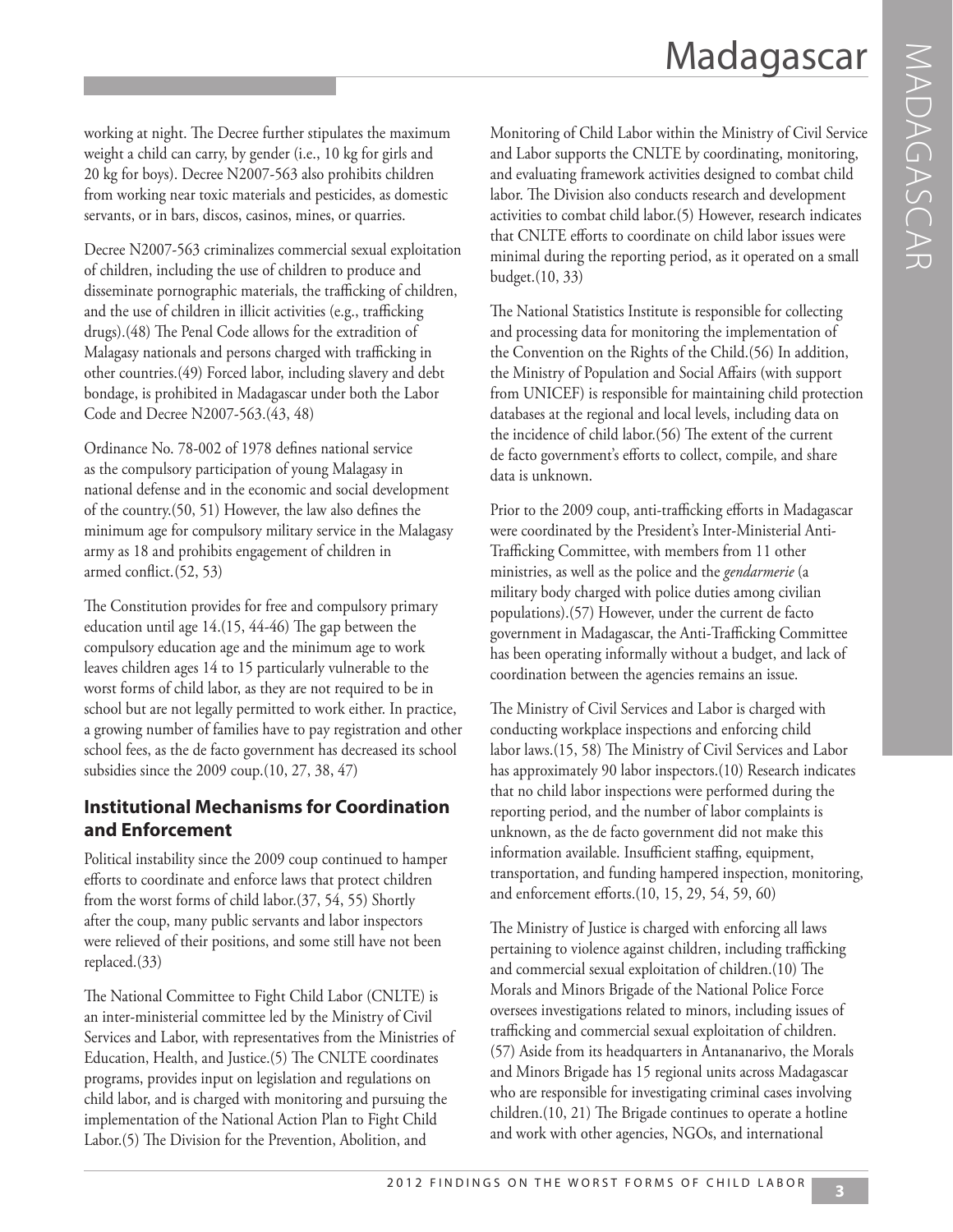organizations to organize assistance for victims.(33, 57) However, reports indicate that the de facto government made limited efforts to refer cases of child exploitation to the very few service providers.(15, 29) In addition, the Brigade's antitrafficking database remains dormant due to a lack of funding and the reassignment of key personnel.(33)

The Brigade reports having investigated 70 cases related to trafficking and exploitative child labor offenses in Antananarivo during the reporting period.(10) The Brigade notes that it reported about 30 of these cases to the Justice Department for prosecution. However, these statistics are not fully verifiable, and no additional information was available as of February 2013.(10)

### **Government Policies on the Worst Forms of Child Labor**

The previous Malagasy Government had adopted the 2007- 2012 Madagascar Action Plan (MAP), which expressly includes the objective of fighting child labor and trafficking. It had also adopted the 2004-2019 National Action Plan to Eliminate the Worst Forms of Child Labor (NAP), which includes anti-trafficking and anti-commercial sexual exploitation initiatives. Since the coup, the de facto government has not fully recognized or sufficiently implemented much of the previous Government's policies on the worst forms of child labor.(14, 29, 37, 54, 61)

Child labor concerns were also incorporated by the previous Government into national development agendas and key documents, such as the Education for All Program, the 2008- 2013 Decent Work Program, Madagascar's 2007-2012 Poverty Reduction Strategy Paper, and the 2008-2011 United Nations Development Assistance Framework.(62, 64, 65) Evidence suggests that the de facto government has not fully recognized or sufficiently implemented these poverty reduction, education, and development policies.(33, 55)

### **Social Programs to Eliminate or Prevent the Worst Forms of Child Labor**

In September 2011, Malagasy political stakeholders signed the Southern African Development Community's (SADC) Roadmap for Ending the Crisis in Madagascar, which outlines steps toward free and fair elections.(10, 66-69) During the reporting period, Madagascar's National Independent Electoral Commission for the Transition (CENI-T) and the United Nations scheduled elections for July and September 2013.(70-72) Much of the donor funding for social programs in Madagascar remained suspended during the reporting period due to the political situation.

The current de facto government continued limited participation in the World Bank-funded, \$119 million Rural Development Project that aimed to improve productive investments in household livelihoods and food production, as well as in agriculture development.(73) Ending in December 2012, the Project targeted 90,000 beneficiaries, though research did not find information on actual results.(73) In addition, the government participated in a WFP project that continued to provide food support to 131 schools in the three regions of Atsimo Andrefana, Androy, and Anosy, covering 63,967 students.(73) The de facto government also participated in a childbirth registration campaign, with funding from UNICEF.(15)

During the reporting period, the International Fund for Agricultural Development committed a loan of \$33 million and a grant of an additional \$2 million to the de facto government to finance the Vocational Training and Agricultural Productivity Improvement Program (FORMAPROD).(74) In addition, the de facto government participated in projects funded by UNICEF to construct 650 temporary education facilities in regions hit by cyclones.(75) UNICEF also provided basic education, health, and social services to children throughout the country.(76) During the year, the de facto government funded an education project that provided disabled children with specialized education services and trained 400 teachers to address their needs.(77) The impact of these education, agriculture, and social programs on child labor is unknown.

During the reporting period, the de facto government continued to operate the state-funded Manjorisoa Center, which provides support and services to child laborers in the capital. In addition to staff, the de facto government provides \$6,700 annually to the center.(10) However, reports suggest that this funding amount is insufficient to meet the total need.(10, 33) The Ministry of Population and Social Affairs, in collaboration with UNICEF, supported approximately 450 multi-sector networks covering 55 districts in 11 regions throughout the country to protect children from abuse and exploitation; however, it is unclear how many specific child labor-related cases were addressed during the reporting period.(21) The de facto government also participated in some awareness raising campaigns, including on child sex tourism.(10)

The de facto government continued to take part in the Regional Program for Eastern Africa to increase coordination in combating human trafficking.(78) Government officials also participated in activities to raise awareness of child sex trafficking, including films, radio broadcasts, posters, and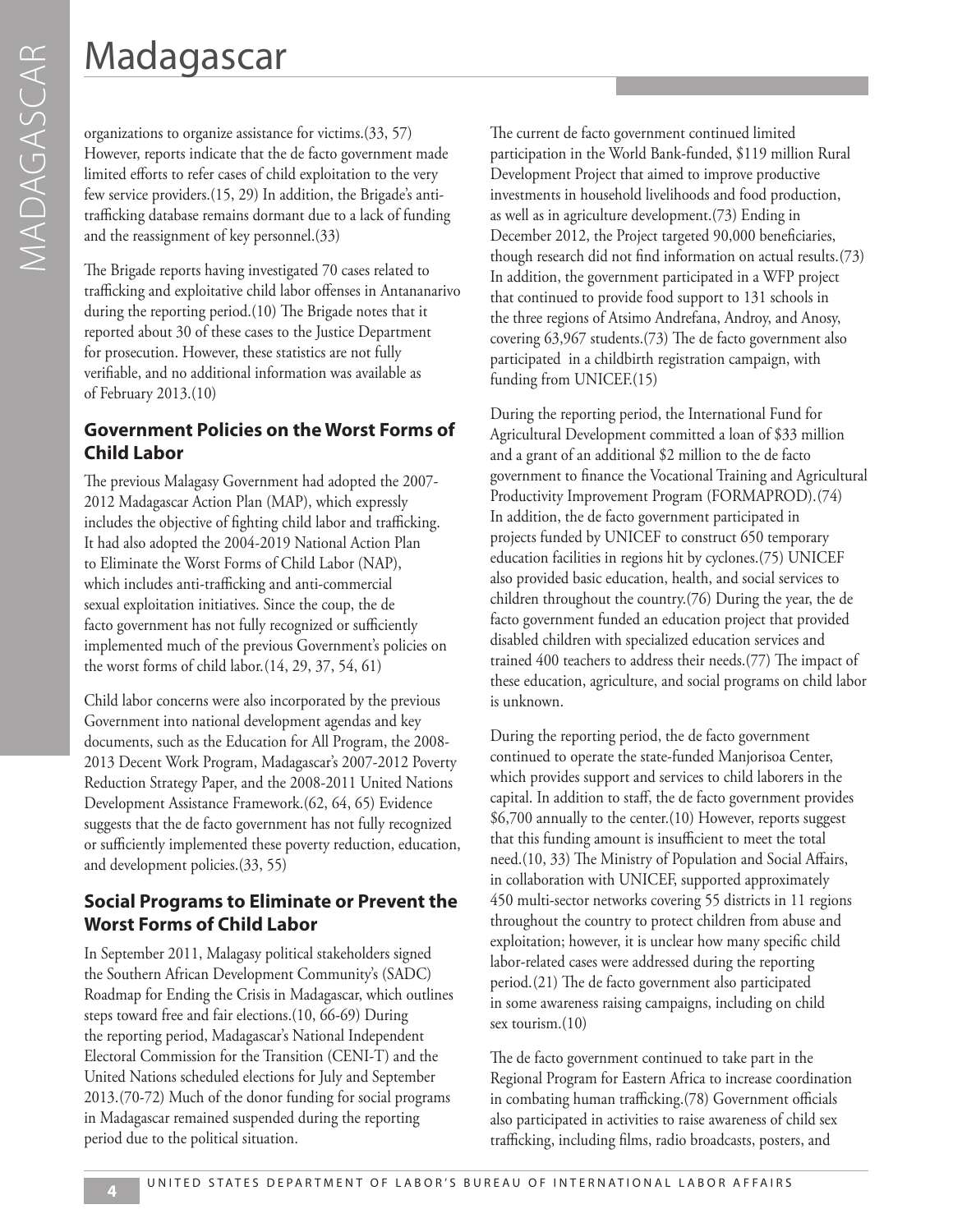other materials, with support from NGOs, ILO-IPEC, and UNICEF.(56)

Certain child labor-related humanitarian activities at the local level continued during the reporting period.(10, 79) The USDOL-funded, 4-year, \$4.5 million KILONGA project to combat the worst forms of child labor ended during the reporting period.(79) Among its results, it withdrew or prevented 9,375 children from being engaged in the worst forms of child labor in agriculture, commercial sexual exploitation, domestic service, mining, and quarrying.(79) Also during the reporting period, the de facto government continued to participate in the 4-year, EU-funded Tackling Child Labor though Education (TACKLE) project.(80) This

\$13.5 million project aims to combat child labor through the provision of educational services in Madagascar, along with 10 other countries.(80, 81) The de facto government participated in a regional, \$1 million, French-funded, 3-year (ending in 2014) project that aims to combat child labor in the domestic service sector.(10)

During the reporting period, the de facto government provided limited investment in social programs that protect children.(29, 37, 54, 55) As a result, the scope of existing child labor and anti-trafficking programs is insufficient to address the magnitude of the problem.(10, 29) Furthermore, the question of whether these programs are sustainable has not been addressed.

| <b>Area</b>                     | <b>Suggested Actions</b>                                                                                                             | <b>Year(s) Action</b><br>Recommended |
|---------------------------------|--------------------------------------------------------------------------------------------------------------------------------------|--------------------------------------|
| Laws and<br>Regulations         | Establish a compulsory age for education equivalent to or greater than the<br>minimum age for work.                                  | 2009, 2010, 2011,<br>2012            |
| Coordination and<br>Enforcement | Ensure committees to combat the worst forms of child labor are operational.                                                          |                                      |
|                                 | Fully fund activities such as the existing anti-trafficking database.                                                                | 2009, 2010, 2011,<br>2012            |
|                                 | Expand efforts to refer cases of child exploitation to service providers.                                                            | 2011, 2012                           |
|                                 | Track and make publicly available information on the results of labor<br>inspections, investigations, and violations.                | 2009, 2010, 2011,<br>2012            |
|                                 | Investigate and prosecute child labor and worst forms of child labor violations.                                                     | 2009, 2010, 2011,<br>2012            |
|                                 | Implement constitutional provisions that provide for free education.                                                                 | 2011, 2012                           |
| Policies                        | Reinvigorate efforts to implement existing policies, including the MAP and the<br>NAP.                                               | 2010, 2011, 2012                     |
|                                 | Take steps to implement development, education, and poverty reduction<br>policies.                                                   | 2011, 2012                           |
| <b>Social Programs</b>          | Assess the impact of the existing education, agriculture and social programs<br>on addressing child labor.                           | 2010, 2011, 2012                     |
|                                 | Increase the scope of child labor and anti-trafficking programs to reach more<br>children at risk of the worst forms of child labor. | 2010, 2011, 2012                     |
|                                 | Establish and implement a program to address the lack of school<br>infrastructure, which impedes children's access to education.     | 2011, 2012                           |

### **Based on the reporting above, the following actions would advance the elimination of the worst forms of child labor in Madagascar:**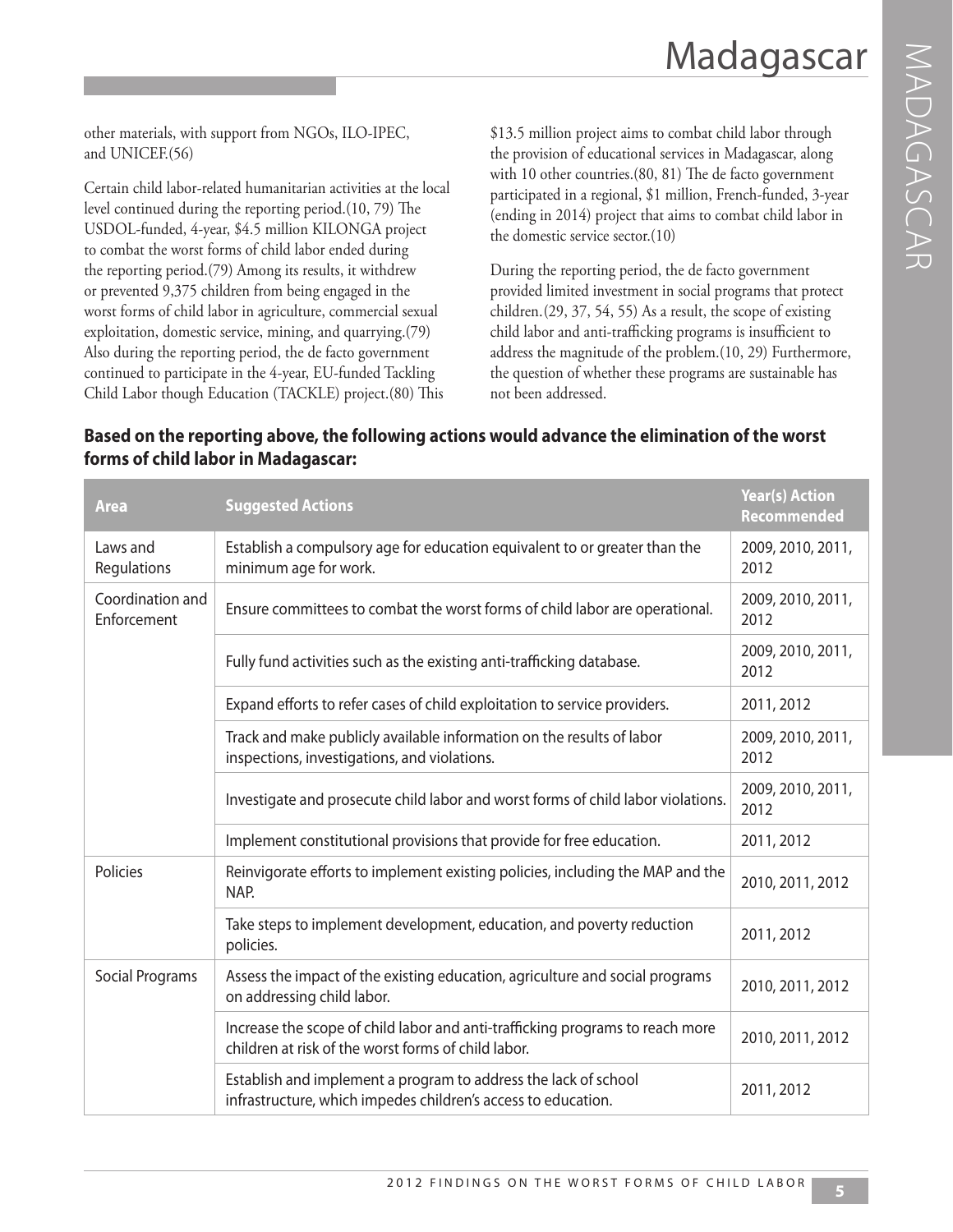#### **REFERENCES**

- 1. UNESCO Institute for Statistics. *Gross intake ratio to the last grade of primary. Total.*; accessed February 4, 2013; http://www.uis.unesco.org/Pages/default. aspx?SPSLanguage=EN. Data provided is the gross intake ratio to the last grade of primary school. This measure is a proxy measure for primary completion. For more information, please see the "Children's Work and Education Statistics: Sources and Definitions" section of this report.
- 2. UCW. *Analysis of Child Economic Activity and School Attendance Statistics from National Household or Child Labor Surveys*. February 5, 2013. Reliable statistical data on the worst forms of child labor are especially difficult to collect given the often hidden or illegal nature of the worst forms. As a result, statistics on children's work in general are reported in this chart, which may or may not include the worst forms of child labor. For more information on sources used, the definition of working children and other indicators used in this report, please see the "Children's Work and Education Statistics: Sources and Definitions" section of this report.
- 3. ILO-IPEC and Government of Madagascar. *Enquete National Sur Le Travail Des Enfants A Madagascar* Progamme International pour la abolition du travail des Enfants Geneva: 2007. http://www.ilo.org/ipecinfo/product/viewProduct. do?productId=9350.
- 4. Confederation Syndicale Internationale. *Rapport pour l'Examen des Politiques Commerciales de Madagascar par le Conseil General de l'OMC (Report of the Review of Madagascar Trade Policy)*. Geneva; 2008. [hardcopy on file].
- 5. U.S. Embassy- Antananarivo. *reporting, February 25, 2010*.
- 6. U.S. Embassy- Antananarivo official. E-mail communication to USDOL official. March 24, 2011.
- 7. The Sunday Times. "Bitter plight of the vanilla trade children." stopchildlabor. org [online] March 14, 2010 [cited December 15, 2012]; http://stopchildlabor. org/?p=2072.
- 8. PACT Inc. official. E-mail communication to USDOL official. March 16, 2011.
- 9. ILO-IPEC. *Etat des lieux du Travail des Enfants dans la Filiere Vanille dans la Region de la Sava*. Report; November 2011. http://www.ilo.org/public/french/ region/afpro/antananarivo/info/publ/vanisava.htm.
- 10. U.S. Embassy- Antananarivo. *reporting, February 5, 2013*.
- 11. Pact Inc. *Combating Exploitive Child Labor Through Education in Madagascar ("KILONGA")*. Technical Progress Report. Washington, D.C.; September 2011.
- 12. International Labour Office. *Children in hazardous work: What we know, What we need to do*. Geneva; 2011. http://www.ilo.org/wcmsp5/groups/public/-- dgreports/---dcomm/---publ/documents/publication/wcms\_155428.pdf. While country-specific information on the dangers children face in agriculture is not available, research studies and other reports have documented the dangerous nature of tasks in agriculture and their accompanying occupational exposures, injuries and potential health consequences to children working in the sector.
- 13. International Labour Office. *Farming*, International Labour Organization, [online] January 31, 2012 [cited October 26, 2012]; http://www.ilo.org/ipec/ areas/Agriculture/WCMS\_172416/lang--en/index.htm.
- 14. USDOL offical. Trip Report. Washington, DC; September 2011. [hardcopy on file].
- 15. U.S. Department of State. "Madagascar," in *Country Reports on Human Rights Practices- 2012*. Washington, DC; April 22, 2013; http://www.state.gov/j/drl/rls/ hrrpt/humanrightsreport/index.htm#wrapper.
- 16. Integrated Regional Information Networks. "Madagascar: Schoolgirls catch gold fever." IRINnews.org [online] June 9, 2011 [cited October 24, 2013]; http:// www.unhcr.org/refworld/docid/4df1ead22.html.
- 17. The New York Times. "Madagascar Develops Gold Industry to Fight Labor Abuse." nytimes.com [online] July 3, 2007 [cited December 15, 2012]; http:// www.nytimes.com/2007/07/03/business/worldbusiness/03iht-labor.4.6472155. html.
- 18. Inter Press Service News Agency. "Poverty Forces 2 Million Children into Hard Labour." IPS News, Antananarivo, September 22, 2011. http://ipsnews.net/africa/ nota.asp?idnews=48552.
- 19. Allafrica. "Madagascar Must Combat Poverty to Eradicate Slavery, UN Independent Expert Urges." allafrica.com [online] December 19, 2012 [cited December 21, 2012]; http://allafrica.com/stories/201212200326.html.
- 20. Africa Review. "A ruined future: Madagascar robs her children " africareview. com [online] October 16, 2012 [cited December 16, 2013]; http://www. africareview.com/Special-Reports/Madagascar-and-her-child-labourers-andprostitutes/-/979182/1534508/-/o8j6jdz/-/index.html.
- 21. U.S. Embassy- Antananarivo official. E-mail communication to USDOL official. May 31, 2013.
- 22. Ballet, J. "Family Rationales behind Child Begging in Antananarivo " *Population*  65(2010); http://www.cairn.info/revue-population-english-2010-4-page-695.htm.
- 23. Andriamaro, F. «Bulletin d'information sur la Population de Madagascar.» *Population Enviroment Development Lab*, (no. 53)(2010); http://sites.univprovence.fr/lped/IMG/pdf/BIP\_53.pdf.
- 24. Saholiarisoa, F. «Une Jeune Domestique Torturee.» allafrica.com [online] July 14, 2009 [cited December 15, 2012]; http://fr.allafrica.com/stories/200907140427. html.
- 25. OHCHR. *La Situation des Droits de l'homme a Madagascar*. Geneva; March 2007. http://www2.ohchr.org/english/bodies/hrc/docs/ngos/omct\_madagascar.pdf.
- 26. UNICEF. *Pandora's Box: Youth at a Crossroad Emergency Youth Assessment on the Socio-Political Crisis in Madagascar and its Consequences*. Antananarivo; June 2009. http://www.unicef.org/madagascar/pandora\_box\_english\_final.pdf.
- 27. ILO Committee of Experts. *Individual Observation concerning Minimum Age Convention, 1973 (No. 138) Madagascar (ratification: 2000) Published: 2012*; accessed October 28, 2012; http://www.ilo.org/dyn/normlex/en/f?p=1000:13100: 0::NO:13100:P13100\_COMMENT\_ID:2699945:YES.
- 28. ILO-IPEC. *La problématique du travail domestique des enfants au centre des discussions de l'Atelier de formation et d'échanges des Inspecteurs du Travail de Madagascar*; November 2011. http://www.ilo.org/public/french/region/afpro/ antananarivo/pdf/forminsp.pdf.
- 29. U.S. Department of State. "Madagascar," in *Trafficking in Persons Report- 2011*. Washington, DC; June 27, 2011; http://www.state.gov/j/tip/rls/tiprpt/2011/ index.htm.
- 30. Africanseer. "Sex tourism and child prostitution on the rise in Madagascar." news. africaseer.com [online] June 15, 2011 [cited December 25, 2012]; http://news. africanseer.com/general/general-african-news/134048-sex-tourism-and-childprostitution-on-the-rise-in-madagascar.html.
- 31. Integrated Regional Information Networks. "Madagascar: Sex for School Fees." IRINnews.org [online] August 1, 2011 [cited December 15, 2012]; http://www. irinnews.org/report.aspx?ReportID=93390.
- 32. Integrated Regional Information Networks. "Madagascar: Sex for Survival." IRINnews.org [online] August 28, 2012 [cited October 28, 2012]; http://www. irinnews.org/Report/96193/MADAGASCAR-Sex-for-survival.
- 33. U.S. Embassy- Antananarivo official. E-mail communication to USDOL official. March 13, 2012.
- 34. ILO. *Employment Sector: Employment Working Paper No.58*. Geneva; February 2010. http://www.ilo.org/employment/Whatwedo/Publications/working-papers/ lang--en/nextRow--30/index.htm.
- 35. Integrated Regional Information Networks. "Madagascar: Food Insecurity Tightens its Hold." IRINnews.org [online] February 3, 2011 [cited April 28, 2013]; http://www.irinnews.org/Report.aspx?ReportID=91822.
- 36. Integrated Regional Information Networks. "Madagascar: Rice is Becoming a Luxury." IRINnews.org [online] February 15, 2011 [cited March 11, 2013]; http://www.irinnews.org/Report.aspx?ReportID=91934.
- 37. U.S. Embassy- Antananarivo. *reporting, February 23, 2011*.
- 38. Integrated Regional Information Networks. "Madagascar: No More Free Primary Schooling." IRINnews.org [online] March 18, 2011 [cited December 15, 2012]; http://www.irinnews.org/report.aspx?ReportId=92235.
- 39. Integrated Regional Information Networks. "Madagascar: Rice production slips again." IRINnews.org [online] September 9, 2011 [cited December 15, 2012]; http://www.irinnews.org/report.aspx?ReportID=93693.
- 40. UN News Center. "Madagascar: UN appeals for funds to battle locusts threatening millions." UN.org [online] June 21, 2011 [cited December 15, 2012]; http://www.un.org/News/.
- 41. ILO Committee of Experts. *Individual Observation concerning Worst Forms of Child Labour, 1999 (No. 182) Madagascar (ratification: 2001) Published: 2012*; accessed October 28, 2012; http://www.ilo.org/dyn/normlex/en/f?p=1000:13100: 0::NO:13100:P13100\_COMMENT\_ID:2700608:YES.